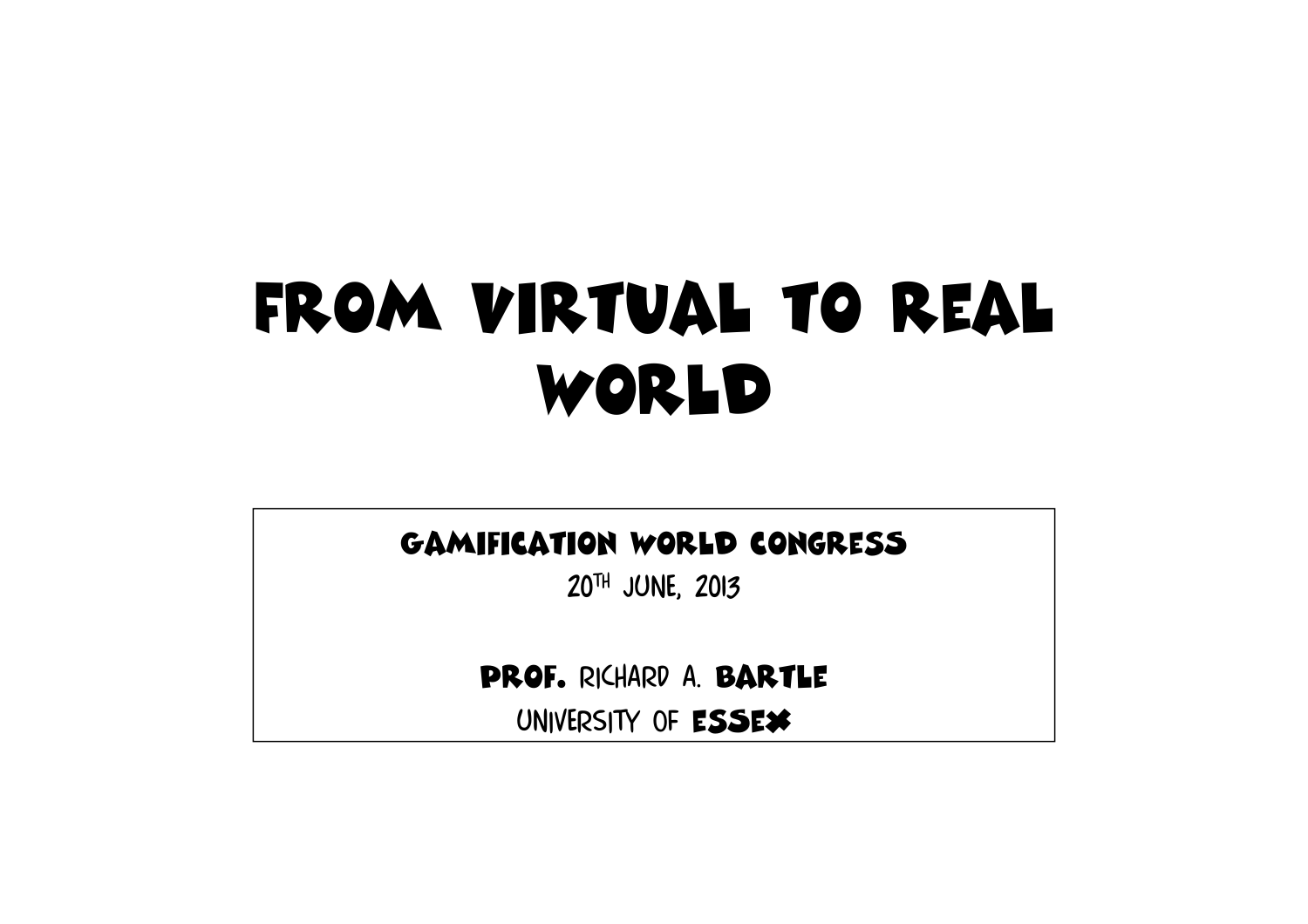#### introduction

•SO, THIS TALK CONCERNS ADAPTING VIRTUALworld concepts for the real world

 $-$  1 (2015 - 100 FXPE IFD 10 MENTION **DLAVFR** I GUESS I'M EXPECTED TO MENTION PLAYER types at some point, too...

- •INDEED, THIS IS WHAT GAMIFICATION IS ABOUT – $-$  USING GAME TECHNIQUES FOR NON-GAME PURPOSES
- •THE THING IS, GAMES DON'T ACTUALLY MIX well with reality
- •PLAYERS EVEN HAVE A WORD FOR DELIBERATELY bringing reality into games
- •THAT WORD IS "CHEATING"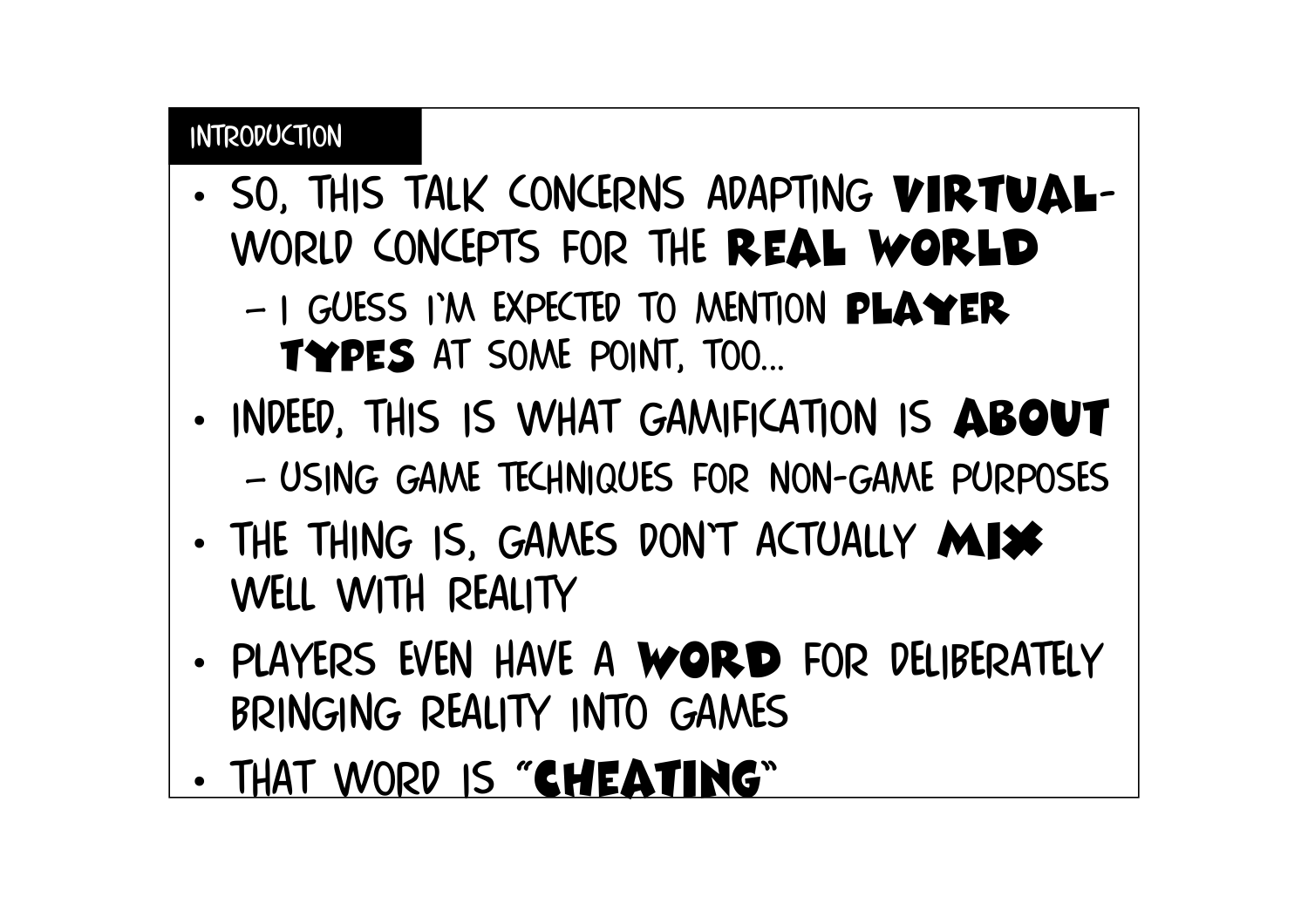## Old man in park

•THIS IS WEDNESDAY ADDAMS

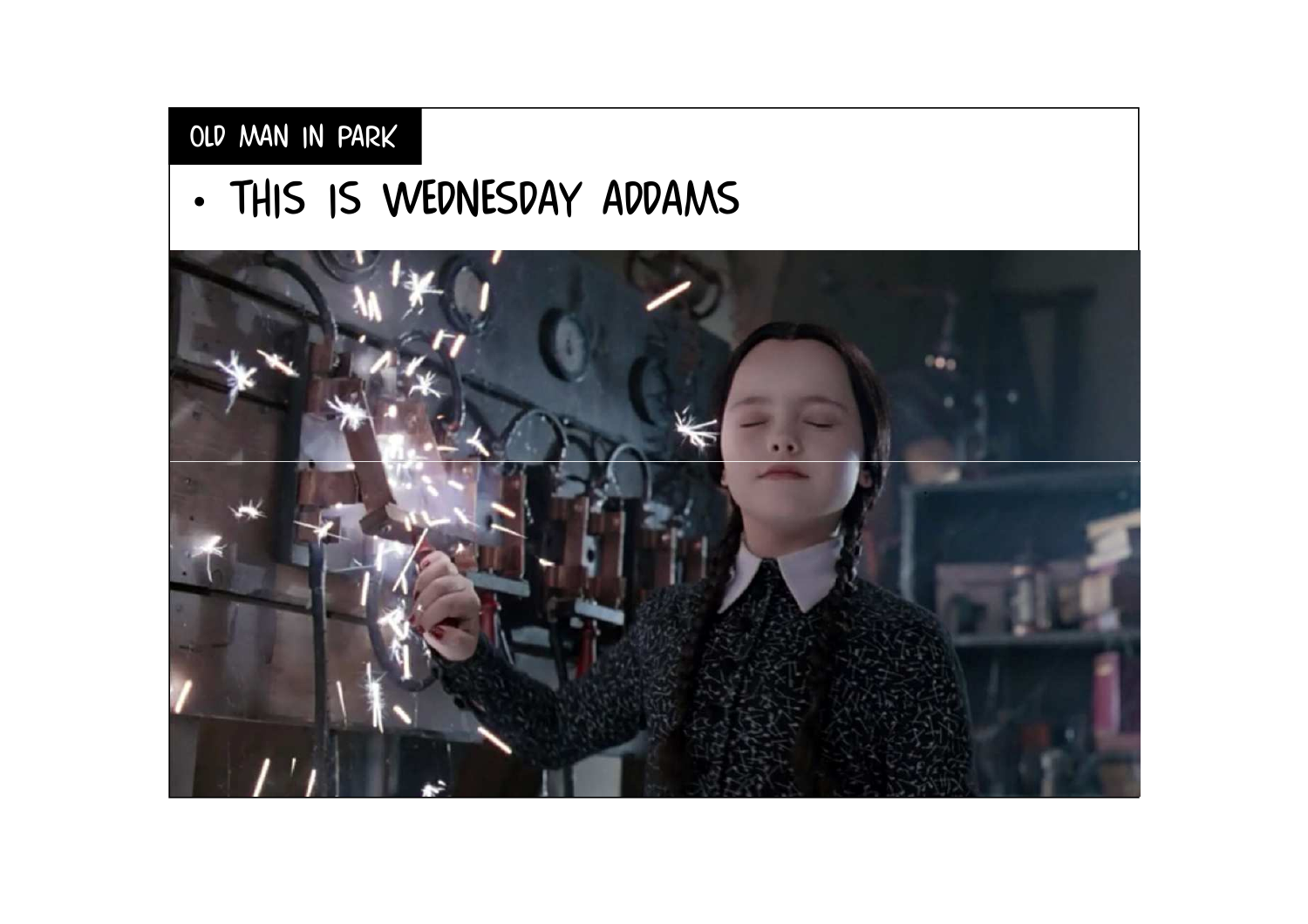#### **DEFINITION**

- •I EXPECT YOU'VE ALL ASKED OR BEEN ASKED the question "what is gamification?"
- • Have you ever asked or been asked "what is a game?"?

–- [COMPUTER PROGRAMMER PUNCTUATION]

- •BELIEVE IT OR NOT, THERE IS NO COMMONLYaccepted definition of the word "game" in the academic discipline of game studies
- •THERE ARE SEVERAL GOOD **CANDIDATES**, BUT they all have flaws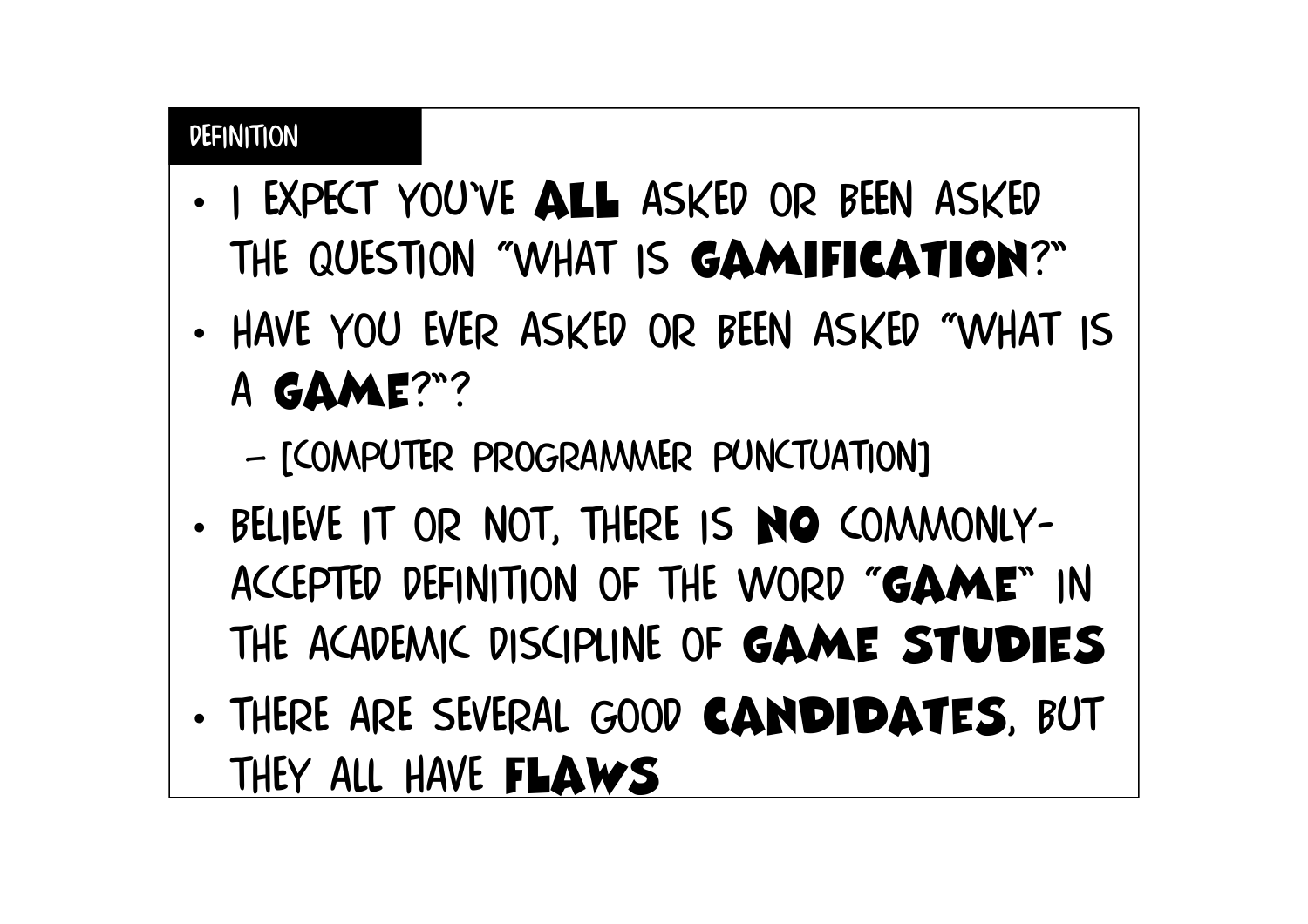#### My definition

- •HERE'S MY OWN DEFINITION
- • 1) play is what happens when you FREELY AND KNOWINGLY BOUND YOUR<br>PELIAMOUD ACCODING TO A CET OF BAILER IN BEHAVIOUR ACCORDING TO A SET OF RULES IN THE HOPE OF GAINING SOME BENEFIT
- • 2) games are play at which you can lose
- •PART 2) SAYS LOSE RATHER THAN WIN because some games you can't win

–*Tetris*, *space invaders*, *dungeons & dragons*, ...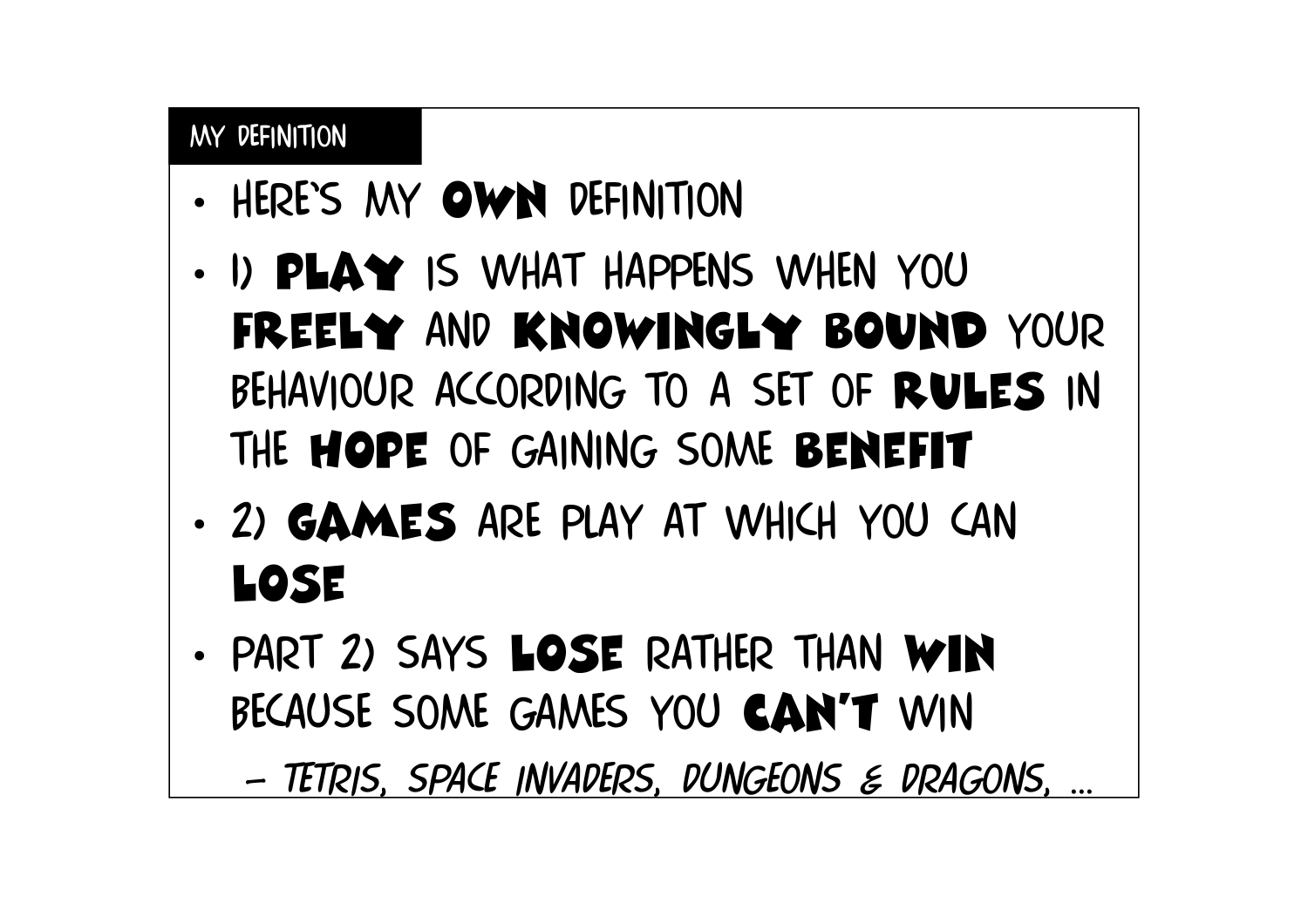## The magic circle

- •PART 1) ENCAPSULATES THE MAGIC CIRCLE
	- –A NON-REAL STATE THAT PLAYERS WILL THEMSELVES TO TREAT AS IF IT  $\textsf{IS}$  real
- •YOUR MAGIC CIRCLE HOLDS IF YOU BELIEVE aLl the players are following the rules
- •. IF YOU SPOT PEOPLE NOT FOLLOWING THE RULES, THEN FOR YOU THE GAME IS OVER
	- $\sim$  11  $\leq$  211 FON AND CAMPS ONTIL SOMEONE LOST "ITS ALL FUN AND GAMES UNTIL SOMEONE LOSES AN"<br>EVE TUEN ITS ILIST ELIN" - WEDNESDAV ADDANAS EYE. THEN, IT'S JUST FUN" - WEDNESDAY ADDAMS
- •IF THESE PEOPLE ASSERT OR PRETEND THAT THEY ARE PLAYING, TO YOU THEY'RE CHEATS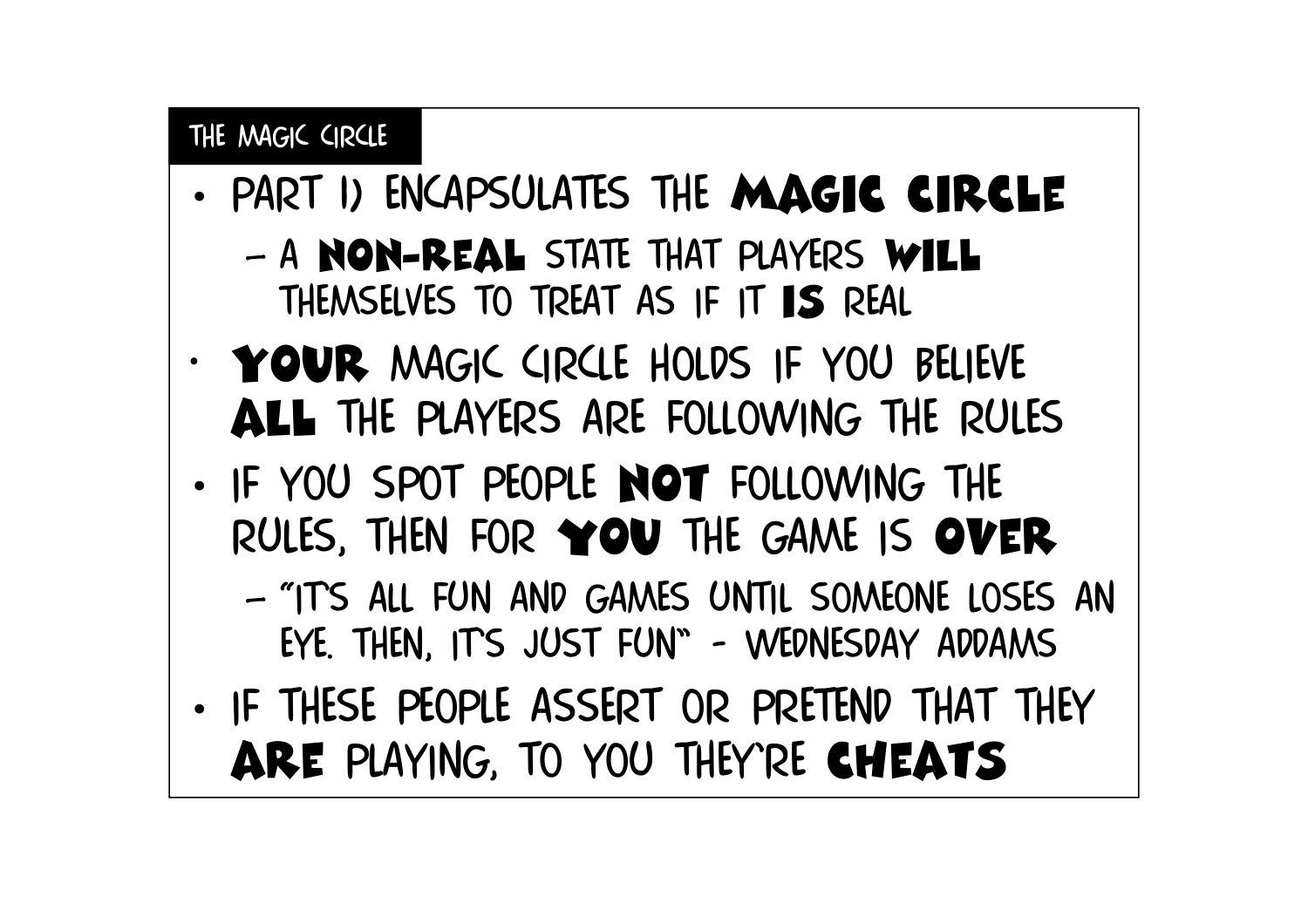## Drinking water

•Here's a picture of a man drinking

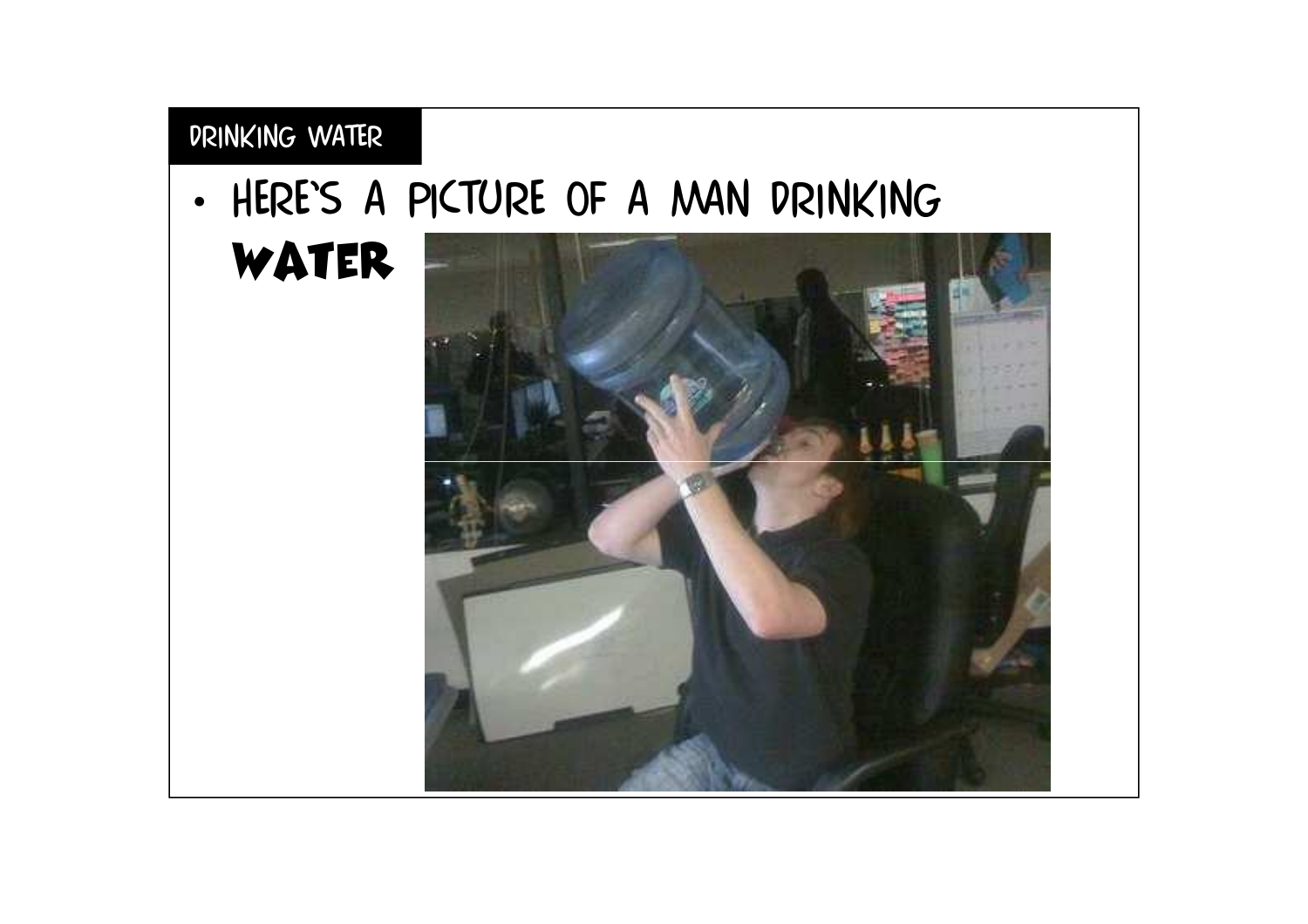#### **GAMIFICATION**

- •GAMIFICATION **ISN'T** GAMES BY DEFINITION, BUT WHY ISN'T IT GAMES?
- •I DON'T HAVE TIME TO GO INTO FULL DETAIL here, so i'll focus on where it diFfers
- •. GAME PLAYERS BOUND THEIR BEHAVIOUR BY choosing not to do things they could do
	- – I don't shoot lasers from my eyes because i can't do so
	- – I don't move my rook diagonally in *chess* BECAUSE I CHOOSE NOT TO DO SO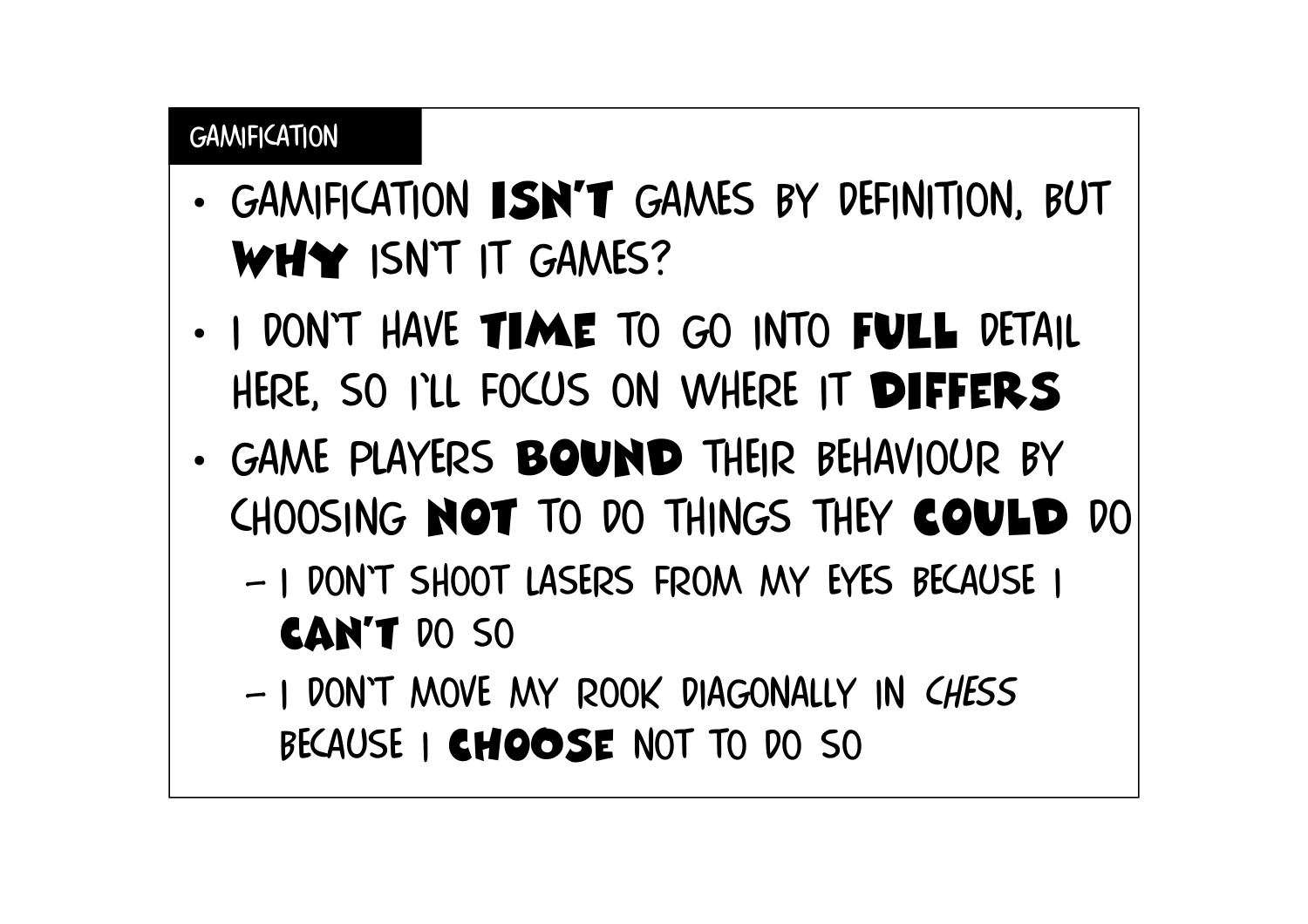#### BOUND

- •THIS **ISN'T** THE CASE WITH GAMIFICATION –PLAYERS ARE BOUND BY LAWS OF THE LAND AND OF NATURE, BUT THAT'S ALL
- •THEY DON'T CHOOSE NOT TO DO CERTAIN THINGS AS A CONDITION OF ENGAGEMENT
	- –THEY CAN IF THEY WANT A BETTER EXPERIENCE
		- •*EG*. NOT LOOKING UP SOME STORY ELEMENT EARLY
	- –THEY WILL IF THEY HAVE A SENSE OF WHAT THE ACTIVITY IS ABOUT AND WHY THEY'RE DOING IT
		- •*EG*. LOSING WEIGHT
	- –BUT THEY CAN STILL PARTICIPATE IF THEY DON'T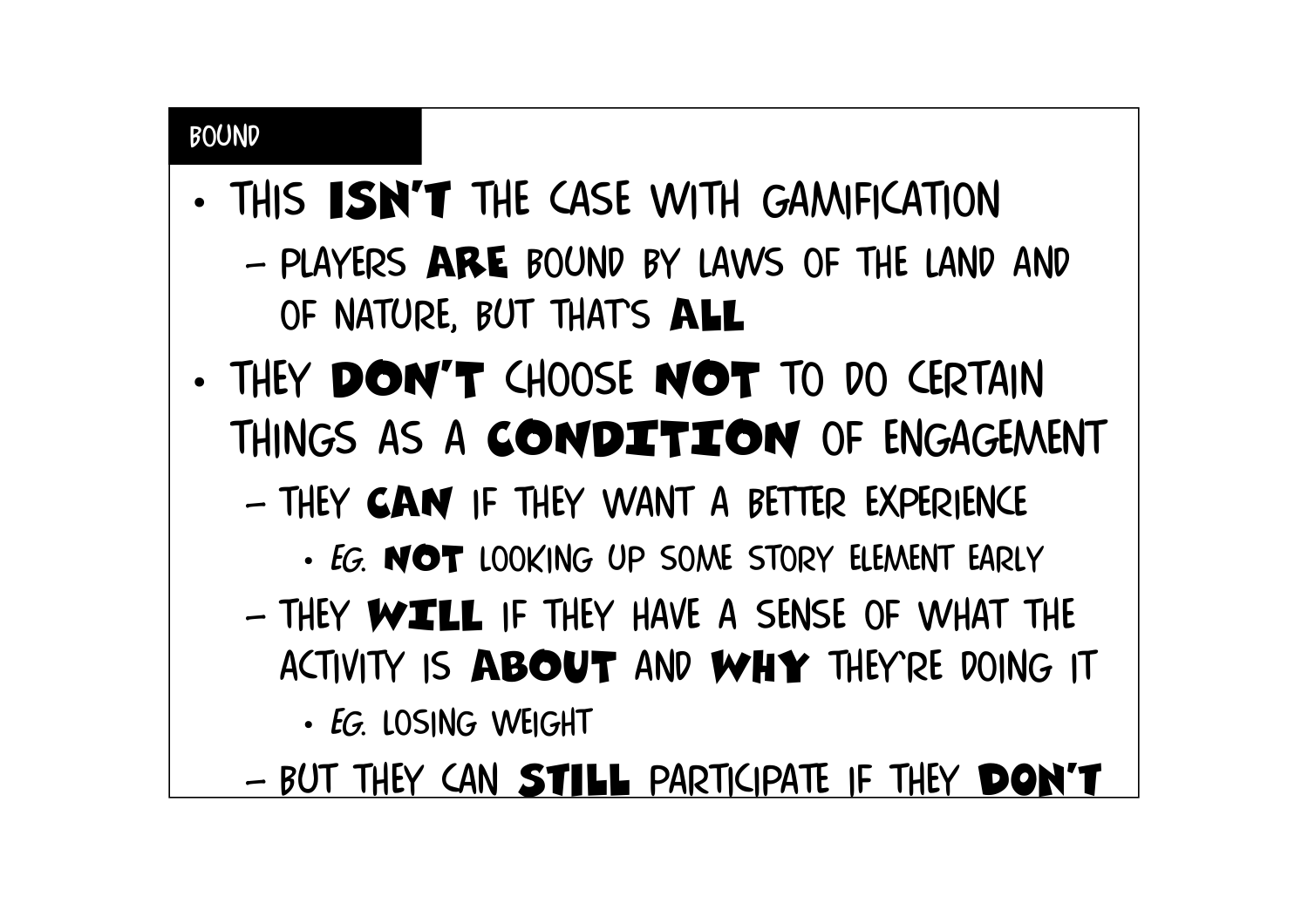## SO FAR

- •PEOPLE WHO ARE PLAYING MAKE A SOCIAL contract to bound their behaviour–if they adhere to it, this leads to fun
- •GAMIFICATION ISN'T PLAY, BECAUSE PEOPLE DON'T AGREE TO BOUND THEIR BEHAVIOUR
	- – $-$  THIS IS WHERE THE GAME/REALITY BOUNDARY COLLAPSES
	- –Gamification is aLl reality, no magic circle
- •BREAKING THE MAGIC CIRCLE IS **CHEATING** IN GAMES, BECAUSE it BREAKs TRUST
- •ITS PERFECTLY FINE IN GAMIFICATION BECAUSE YOU didn't sign up to a social contract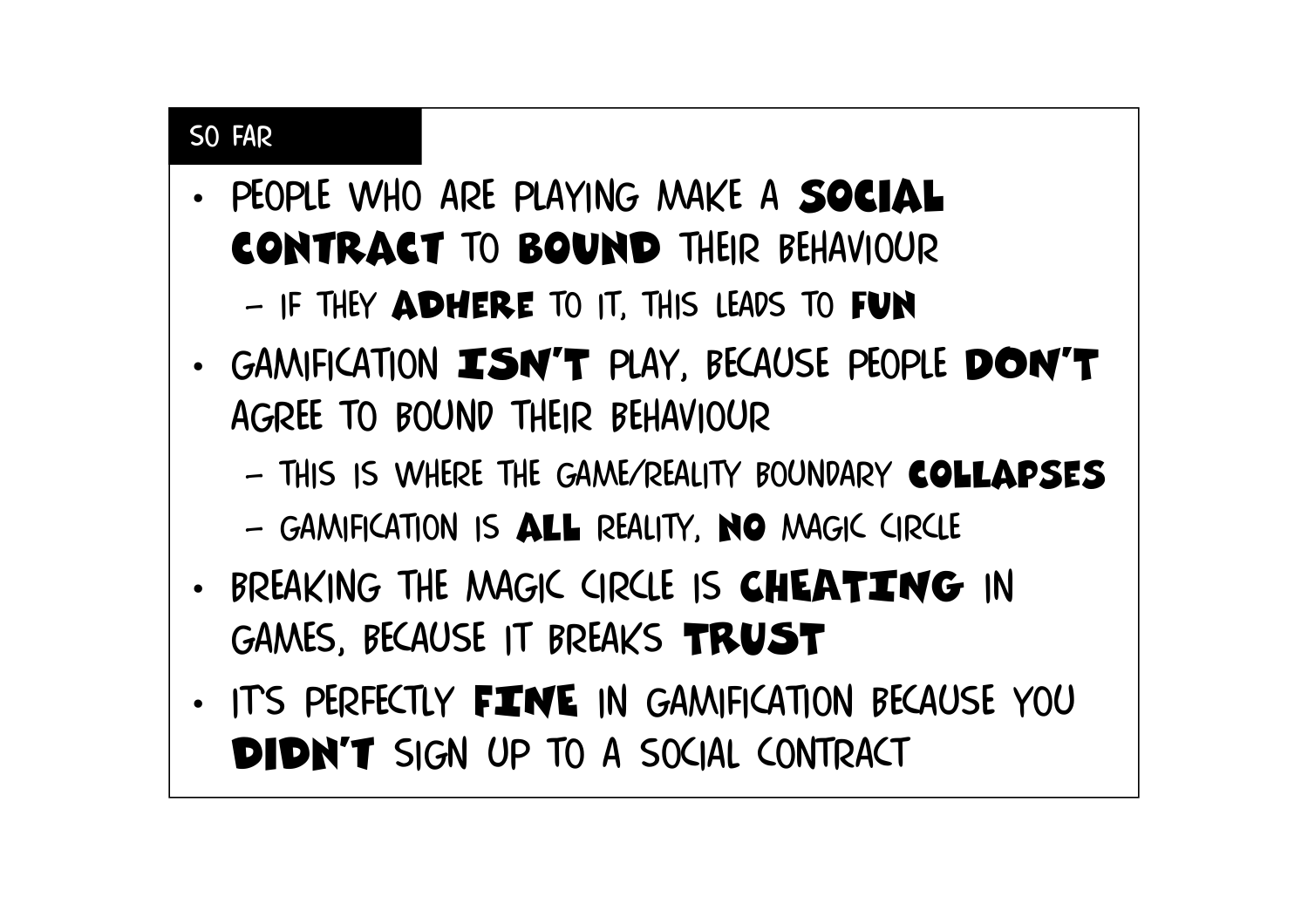#### MORE CHEATING

- •THIS SUGGESTS YOU CAN'T CHEAT IN A gamified activity
- •ITS TRUE, YOU CAN'T – BUT OTHERS CAN!
- •THERE ARE ACTUALLY THREE TYPES OF RULE:
	- –– PHYSICALLY UNBREAKABLE RULES
		- •I CAN'T KICK THIS BALL THROUGH THE GOALKEEPER
	- –WRITTEN RULES
		- •IF THE REFEREE AWARDS A FOUL, THERE'S A FREE KICK
	- UNIVI UNWRITTEN RULES
		- •ACTIONS AGAINST THE "SPIRIT OF THE GAME"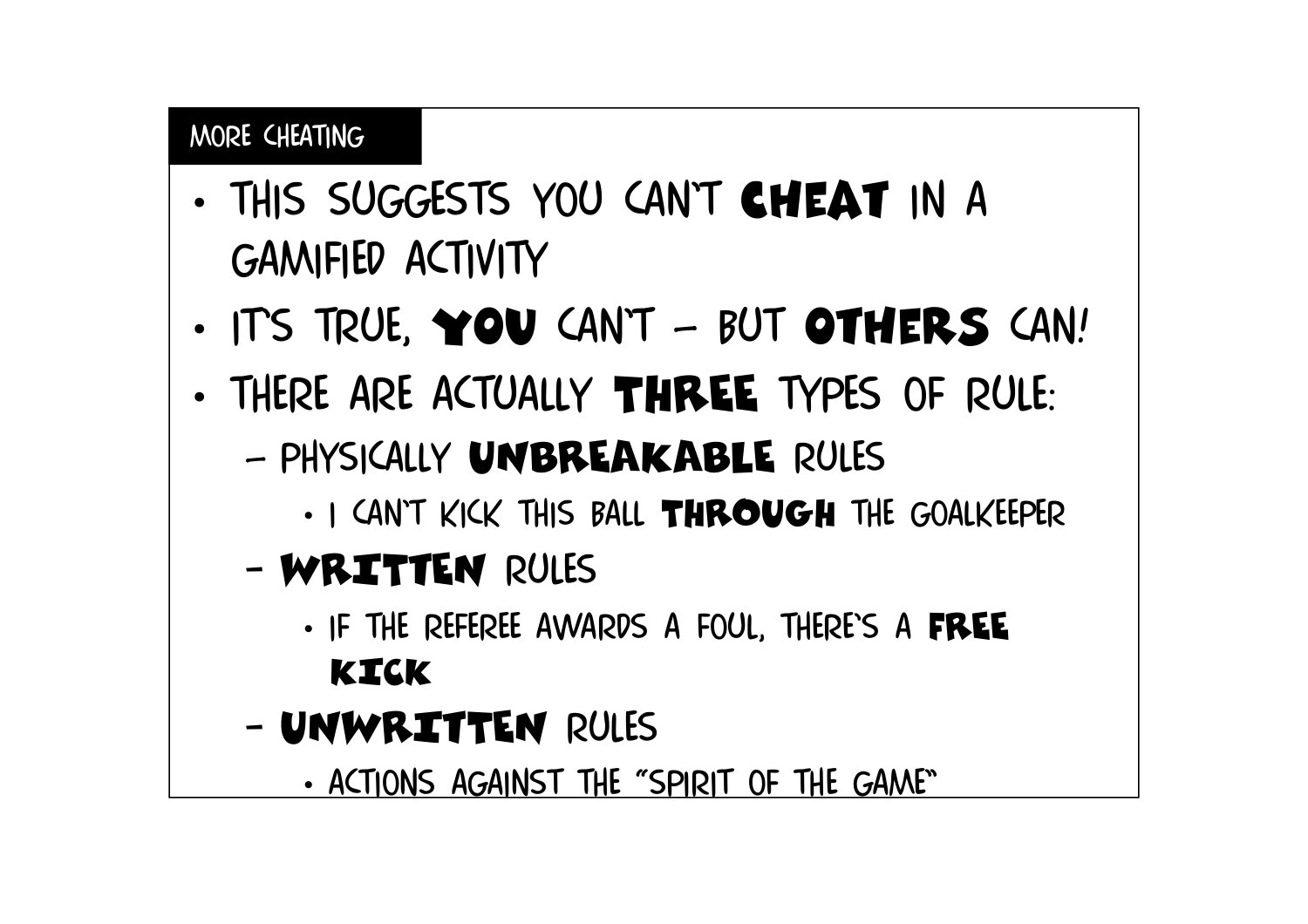#### unwritten

- • UNWRITtEN RULES ARE MOST AT RISK of being gamed
	- DICVING UD PICKING UP LITTER AT SCHOOL
	- –LOSE WEIGHT BY DRINKING WATER
- • Important: Every player has their own set of unwritten rules which they do follow
- AND THEY EXPECT EVERYONE ELSE TO FOLLOW THESE •rules too
- •SO WHAT ARE THESE DIFFERENT RULES LIKE?
- •WELL, THEY RELATE TO WHAT EACH INDIVIDUAL finds fun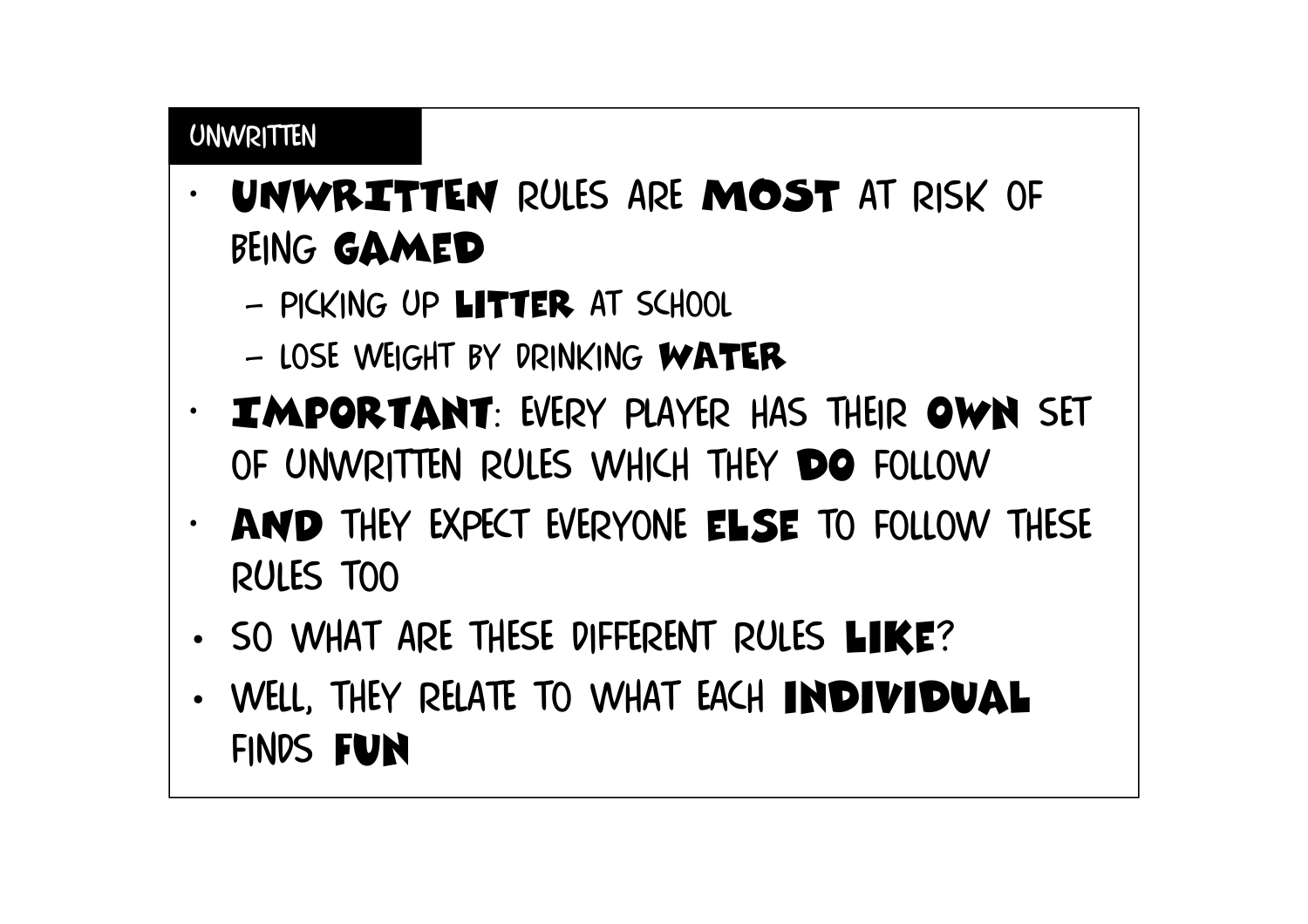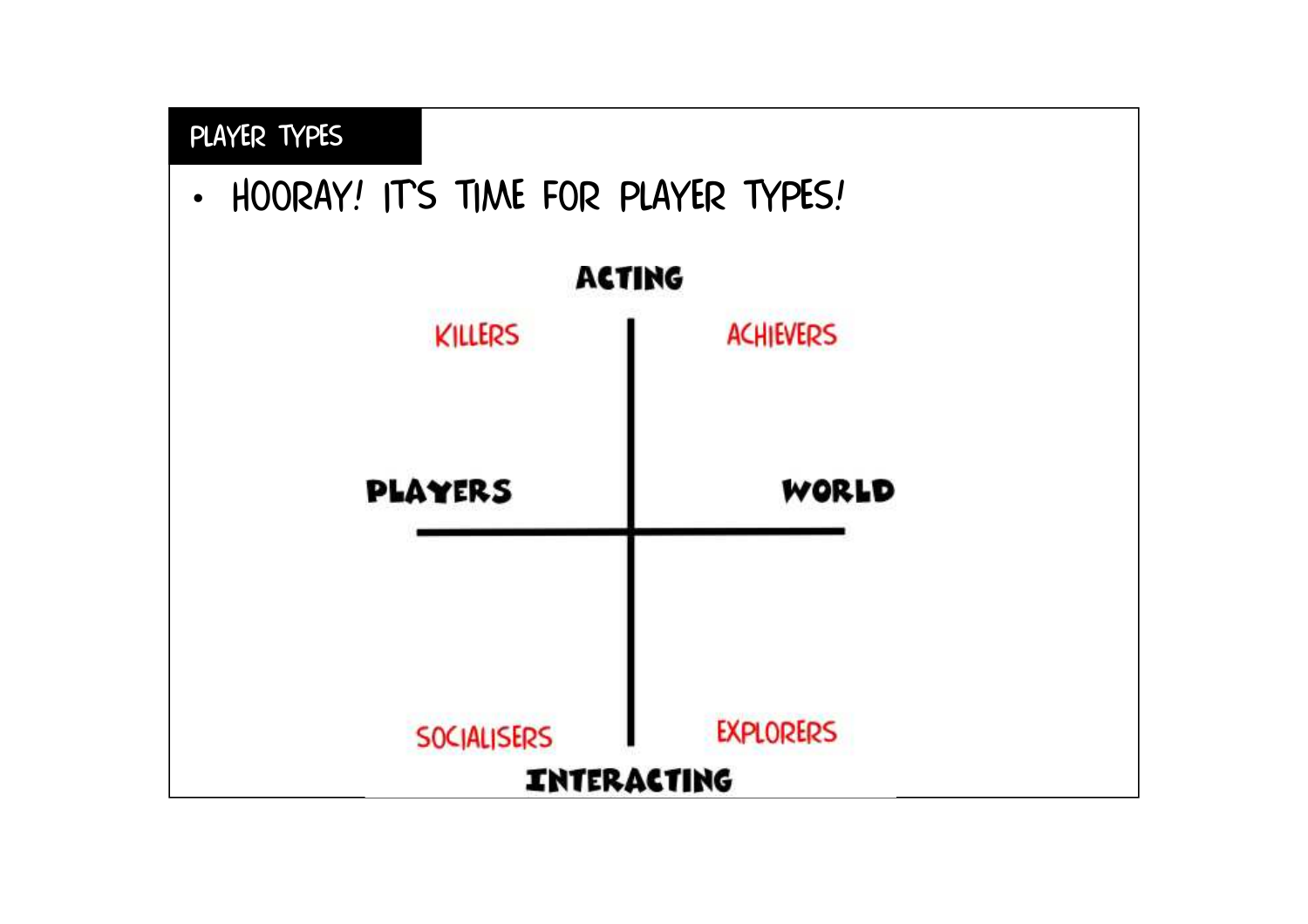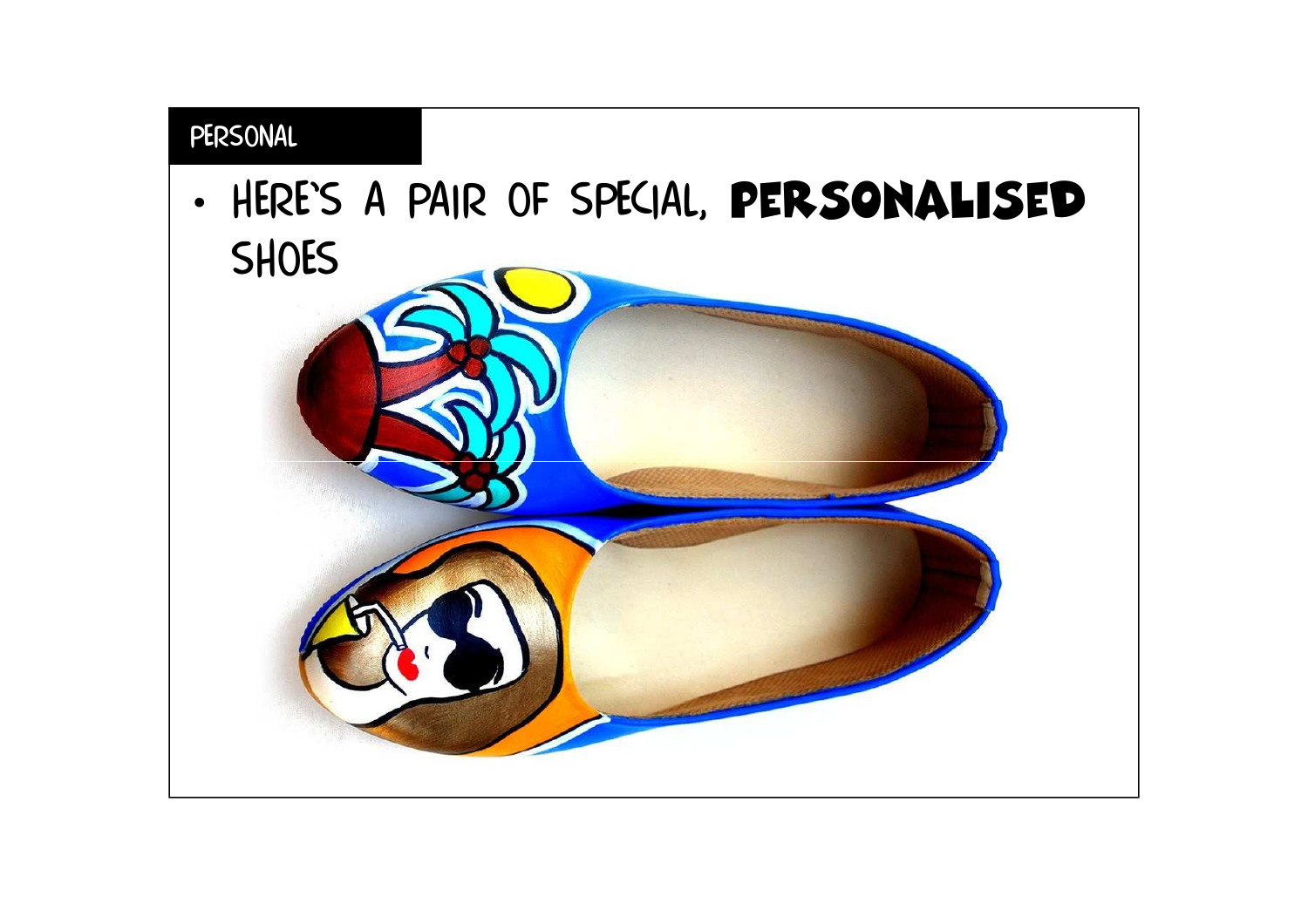### PLAYER TYPES!

- •DIFFERENT PLAYERS HAVE DIFFERENT IDEAS of what the unwritten rules are
- •THESE TEND TO CLUMP AROUND PLAYER types
- •. BREAKING THE RULES OF ONE PLAYER TYPE IS CHEATING, BUT ONLY TO THAT PLAYER TYPE
	- –OTHER TYPES WILL NOT SEE IT AS CHEATING, OR EVEN UNDERSTAND WHY IT MIGHT BE CHEATING!
- •THIS CAN CAUSE FRICTION BETWEEN PLAYERS of different types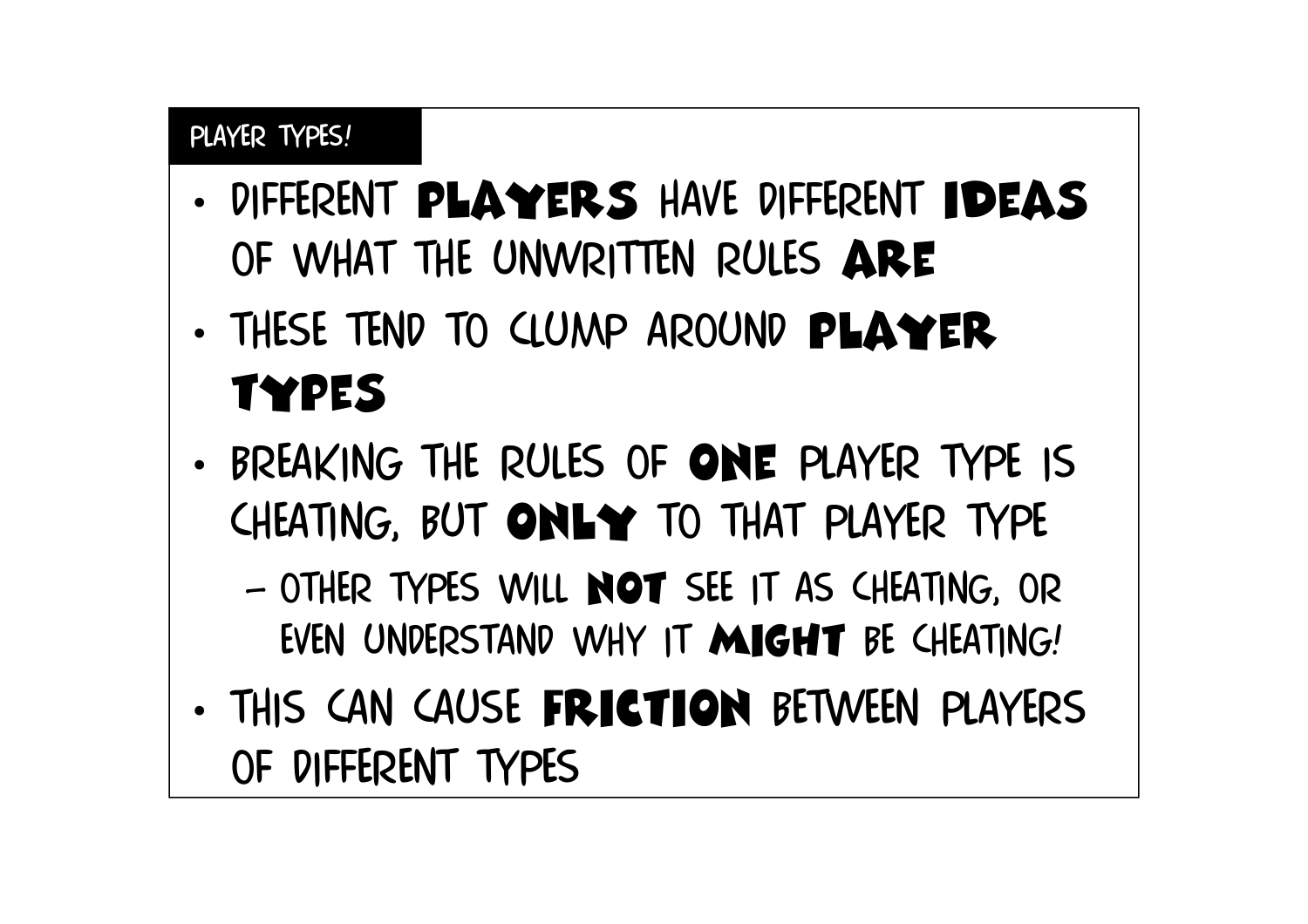- •EVERY PAIR OF SHOES YOU BUY GETS YOU A shoe point. 50 shoe points gets you the special, personalised shoes
- •ACHIEVERS SEE THOSE SHOES AS A trophy that the player has won
	- –THEY WOULD BE **HORRIFIED** IF CHEATS COULD BUY SHOE POINTS
	- –It's like buying a phd or a world record
- •NON-ACHIEVERS SEE NOTHING WRONG WITH IT –They don't regard this as a competition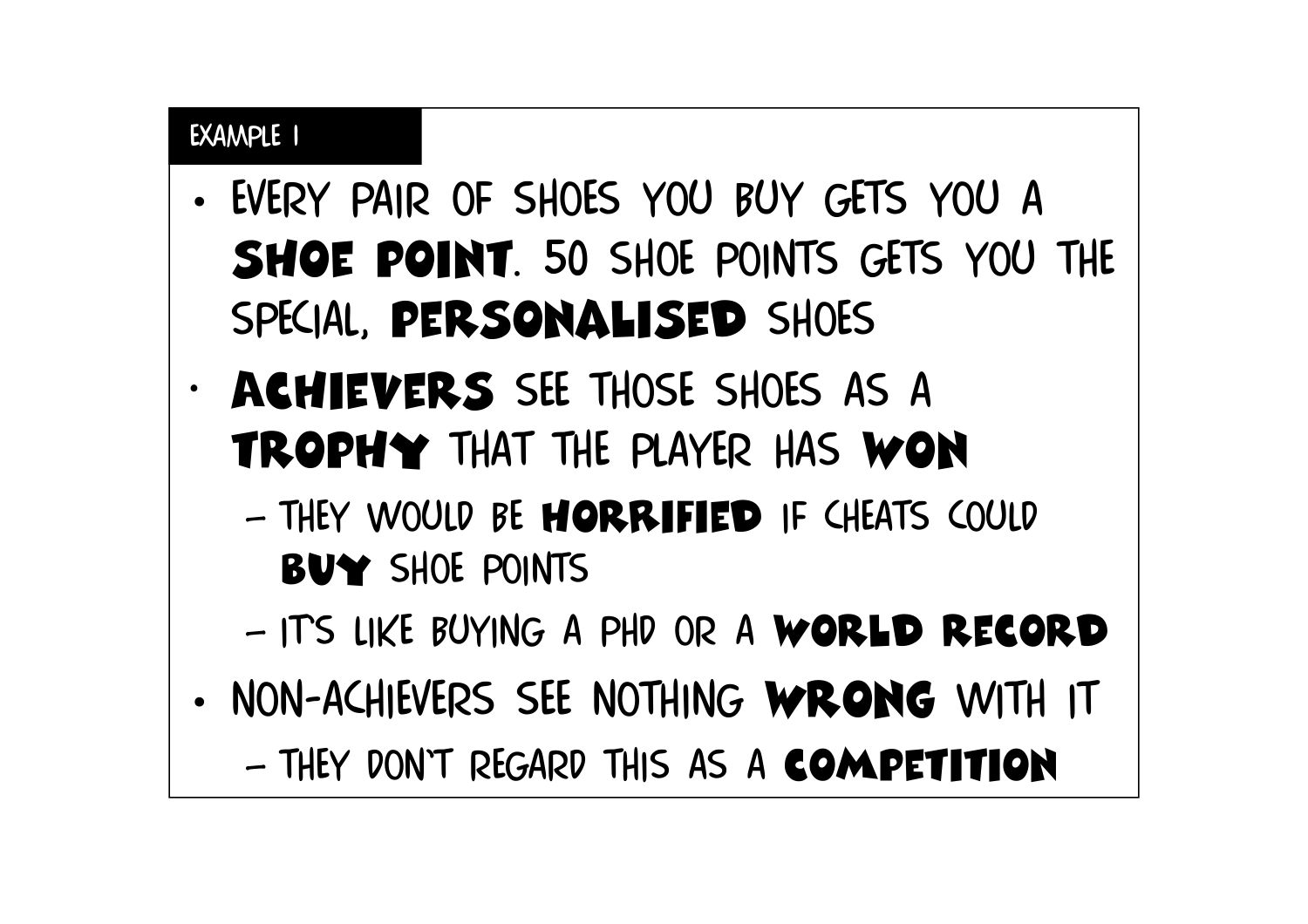- • If you buy a combination of six secretly-RELATED PAIRS OF SHOES, YOU QUALIFY FOR the special, personalised shoes
- • Explorers would love figuring out what the common features might be
	- –THEY WOULD BE **HORRIFIED** IF CHEATS COULD find solutions on the internet
	- –ITS LIKE GIVING AWAY THE ENDING OF A MOVIE
- •NON-EXPLORERS SEE NOTHING WRONG WITH IT

–THEY COULD SOLVE THE PUZZLE, SO WHY BOTHER?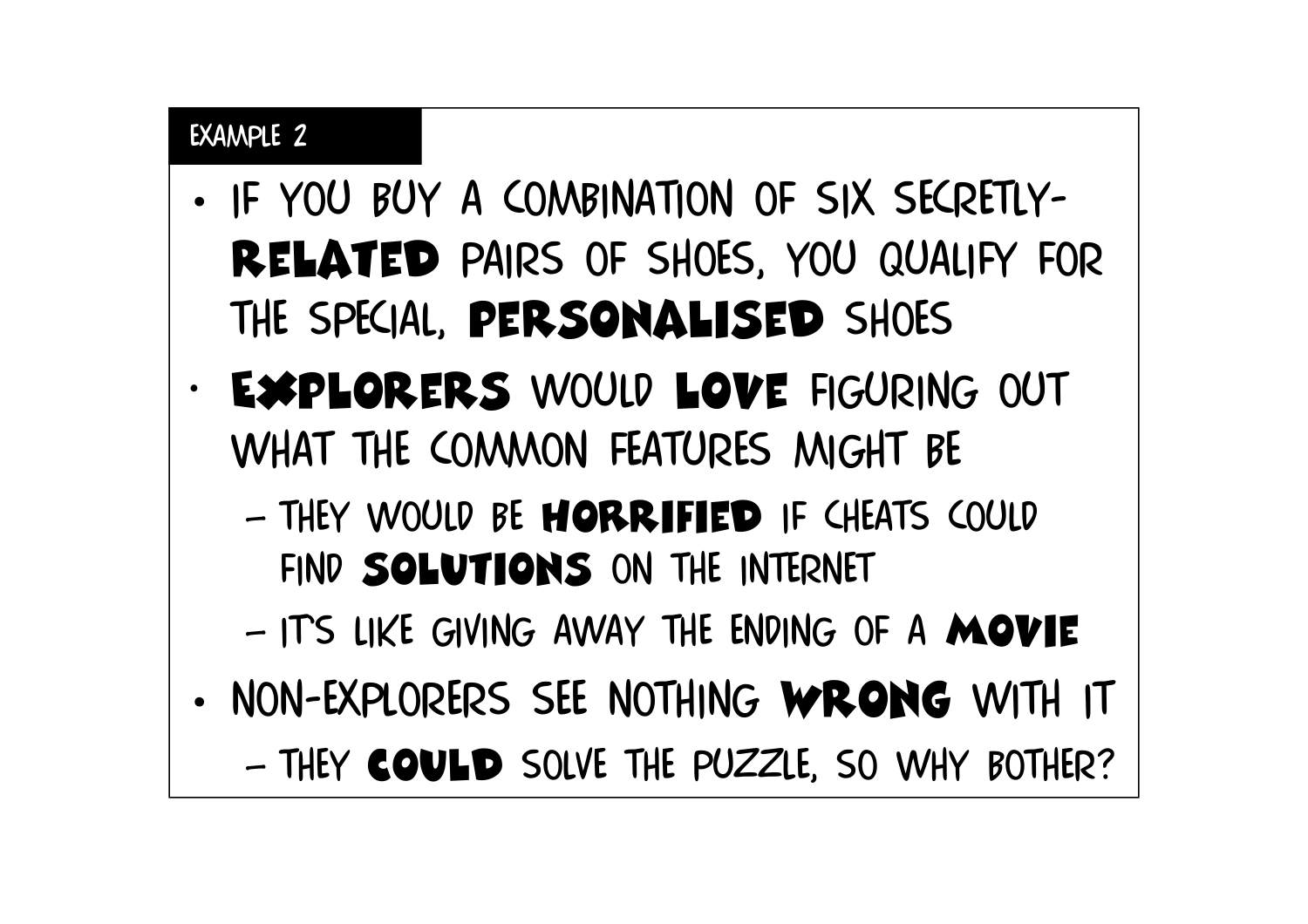- •IF 50 PEOPLE LIKE YOUR COMMENTS IN THE shoe forum, you qualify for the special, PERSONALISED SHOES
- •SOCIALISERS WOULD ENJOY CRITIQUING shoes and making wisecracks
	- –THEY WOULD BE **HORRIFIED** IF PLAYERS SWAPPED likes regardless of actual merit
	- –It would be like buying a reputation
- •Non-socialisers see nothing wrong with it

–IF THEY WANT THE SHOES, THEY WANT THE SHOES...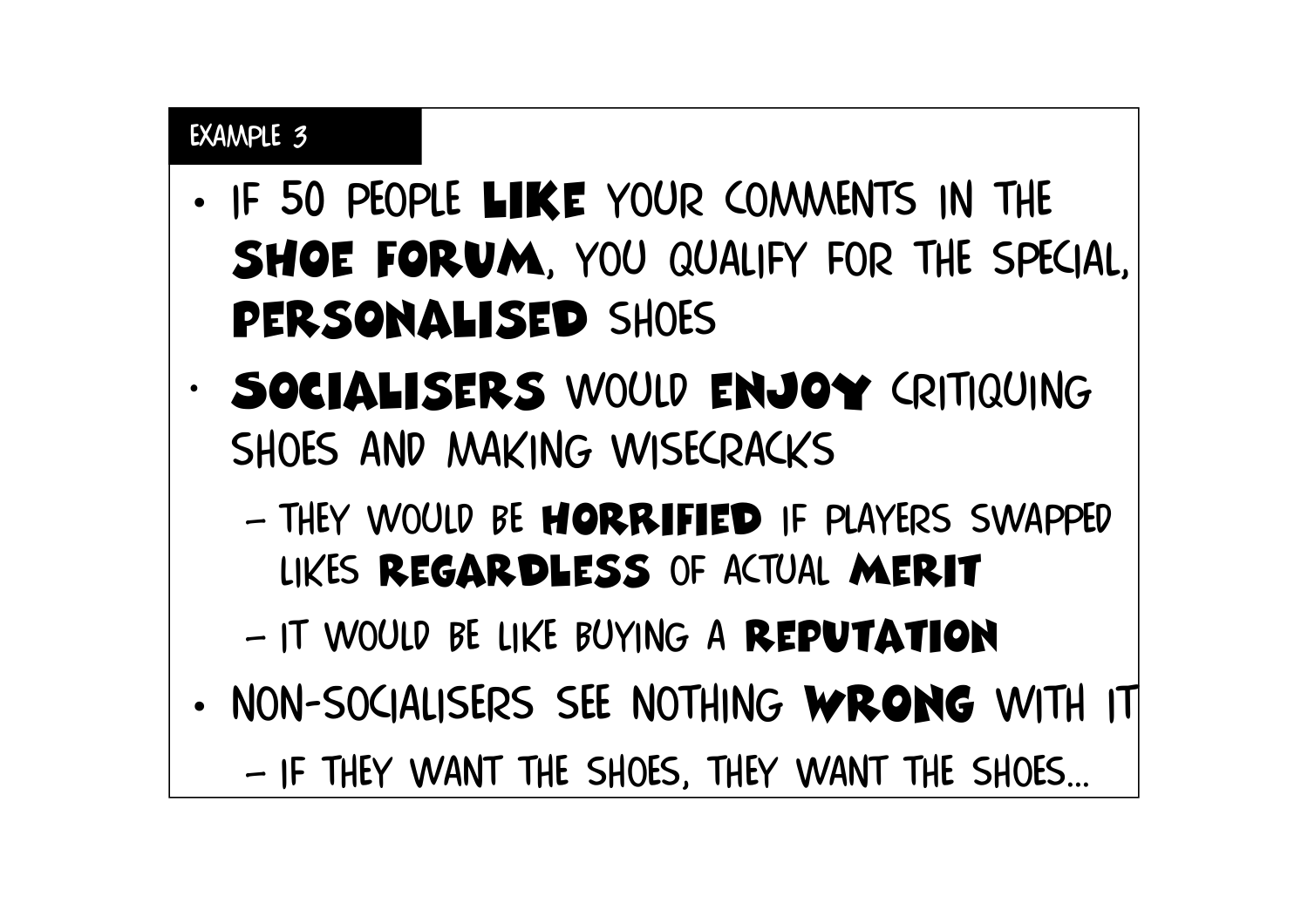- •HERE'S A PHOTO OF ME KICKING A BEERCAN in my special, personalised shoes
	- –Here's a video of me burning them later
	- –I BOUGHT THE SPECIAL SHOES YOU WANT AND I ruined them just to anNoy you
- •KILLERS WOULD BE MORRIFIED IF THEY WERE **BANNED FROM THE SHOE FORUM**

–ITS RESTRICTING FREE SPEECH

•Non-killers see nothing wrong with it

–Those who live by the sword die by the sword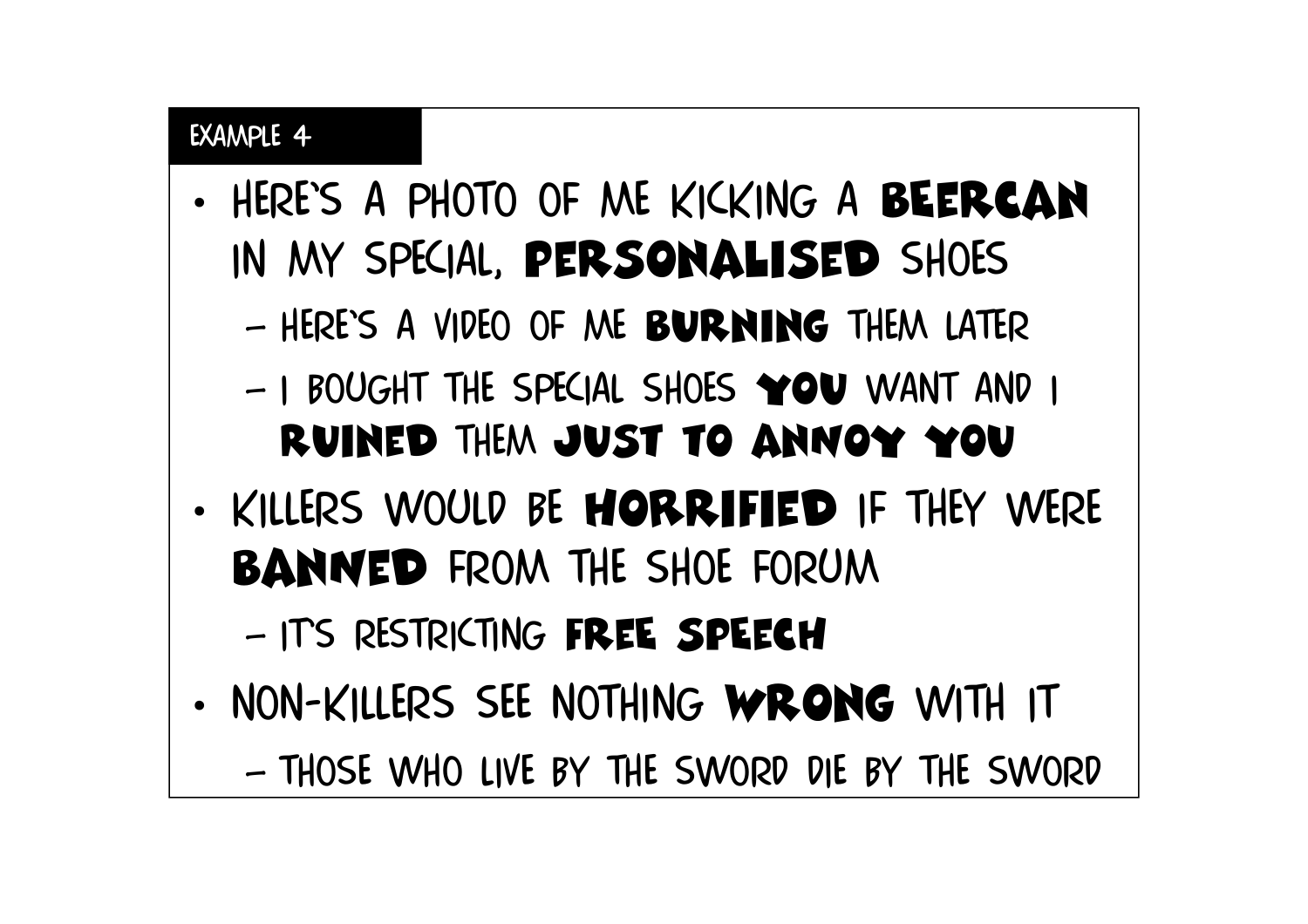#### **MORE**

- •THERE ARE OTHER FORMS OF CHEATING THAT don't fit here
	- –AcCidental – you didn't know the rules
	- –**FRUSTRATION** – THE MECHANIC IS TOO HARD so you cheat to make it easier
	- –**BOREDOM** – THE MECHANIC IS TOO EASY SO YOU cheat to make it more interesting
- • Meta-gaming, which would be cheating IN GAMES, IS **NOT** CHEATING IN GAMIFICATION

–Reality is not meta with respect to reality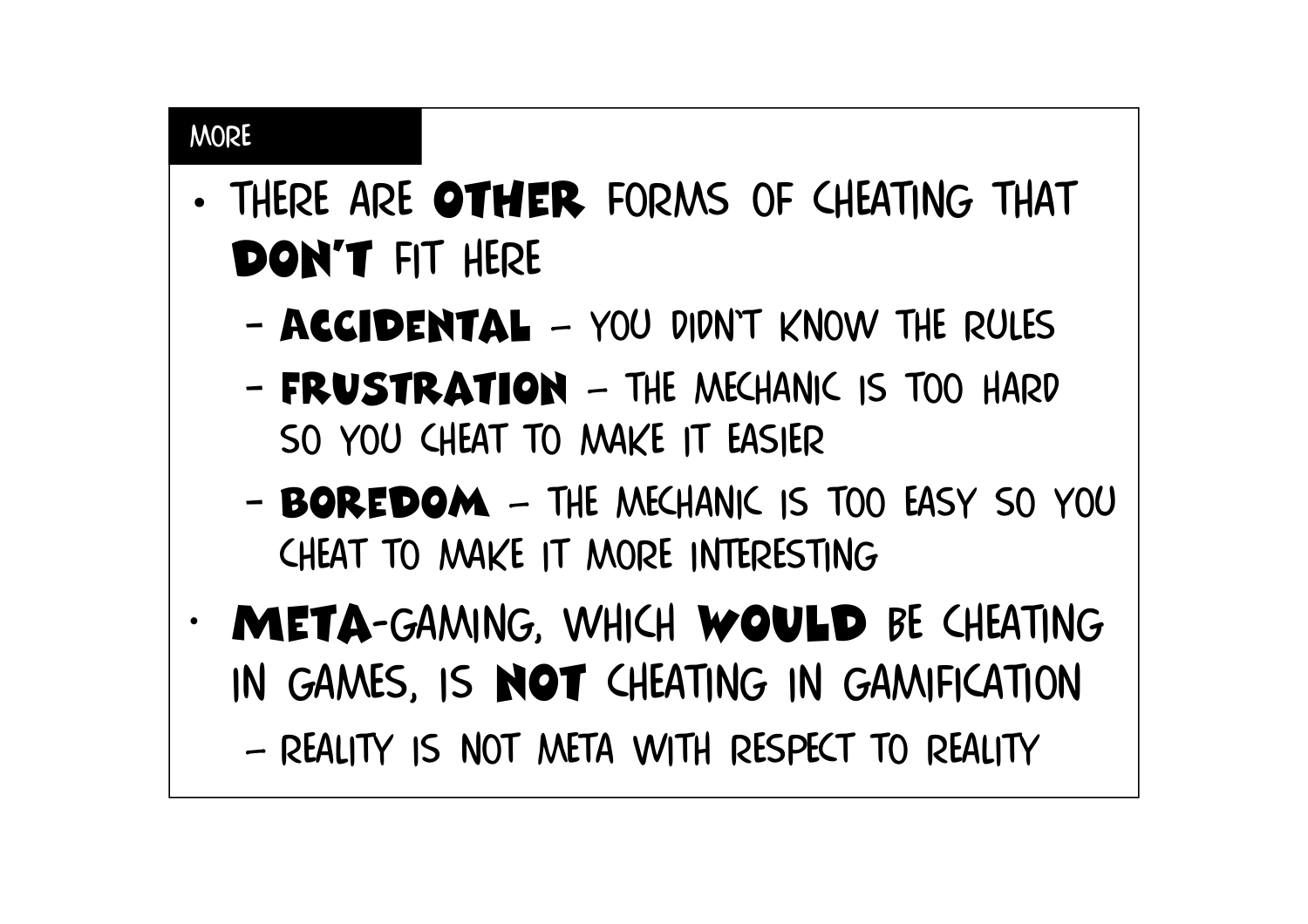#### Virtual and real

- •THE VIRTUAL/REAL BOUNDARY IS BOTH A PROBLEM AND AN OPPORTUNITY
	- – a problem, because things that work in the virtual may not work in reality
	- – an opportunity, because things that don't work in the virtual may work in reality
- •PLAYERS OCCUPY **BOTH** THE VIRTUAL AND THE real worlds
	- –they bring reality to virtuality – cheating
	- –They bring virtuality to reality – magic circles